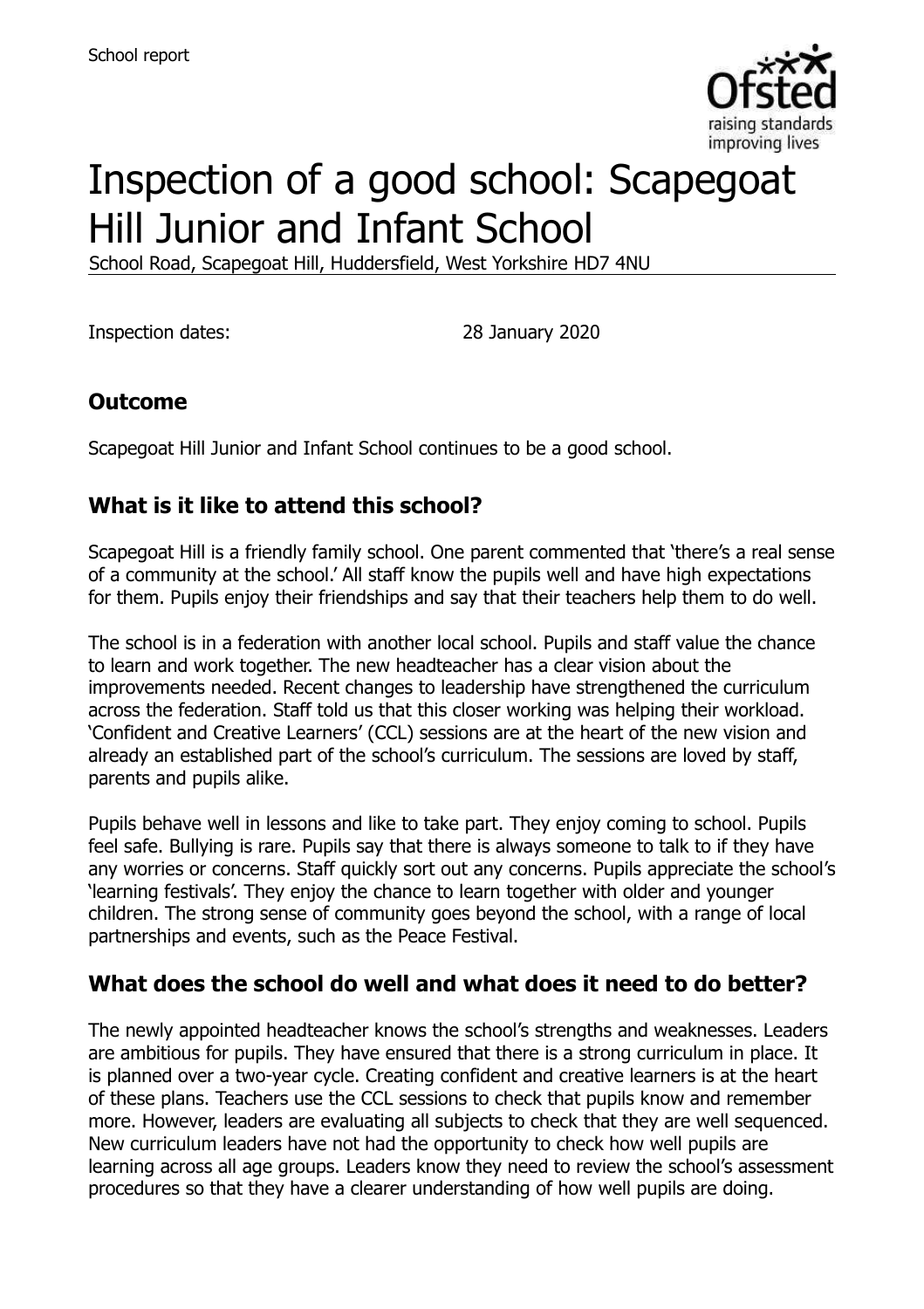

In some subjects, pupils use what they have already learned well. In physical education (PE) pupils make links across a range of subjects. For example, the dance teacher linked their learning back to the class text – 'Kensuke's Kingdom'. The mathematics curriculum is helping pupils to remember more. Teachers organise lessons so that pupils build on what they know. They find out what pupils already know and remember by making links to previous learning. Staff plan learning using this information. Older pupils told us that teachers use different ways to help them remember more. For example, pupils said that the CCL sessions gave them a chance to challenge their thinking in a 'hands-on' way. They told us that they had a chance to revisit their learning of shapes. They did this through practical activities and used problem-solving and reasoning skills.

Leaders encourage pupils' love of reading. Teachers choose a wide variety of books for pupils to read at home. Staff make recommendations and introduce pupils to a range of authors. Pupils can talk confidently about authors, stories and poems. The school council visit a local bookshop to buy new books. Together with the owner, they make careful choices so that pupils have a wide range of books to read. Pupils love reading for pleasure. During the indoor lunchtime session, older pupils shared stories with younger children. Younger children listened well and enjoyed reading together.

Children get off to a great start in the early years. They learn to listen alongside key stage 1 pupils and take turns. They work well together. Being part of the Scapegoat Hill family is clear in the classroom displays and in the strong relationships between staff and pupils. Pupils achieve well in phonics. Leaders have recently reorganised the reading books. Pupils now read books that contain the sounds they know. Staff are clear about what pupils should be able to read by the end of each term. They use assessment information well to help pupils who need extra help with reading. A small number of pupils who are weaker at reading struggle with their confidence. They know their sounds, but they need lots of help to read fluently.

Pupils with special educational needs and/or disabilities (SEND) achieve well. This is because leaders have created a culture that includes everyone. Leaders want every child to have the same curriculum entitlement. The special needs coordinator supports staff to provide work that is well matched to pupils' individual needs. All pupils have opportunities to develop their talents and interests. Clubs are available for everyone. Pupils told us how they love the chance to represent their school at the local dance festival.

#### **Safeguarding**

The arrangements for safeguarding are effective.

The headteacher and governors ensure that staff are well trained in safeguarding. Governors receive appropriate training for their role, including training for the recruitment of staff. Governors and leaders make sure that appropriate checks are carried out on new members of staff.

Leaders have thought about particular risks in the local area. They take their responsibilities to keep children safe seriously. Regular assemblies make sure that pupils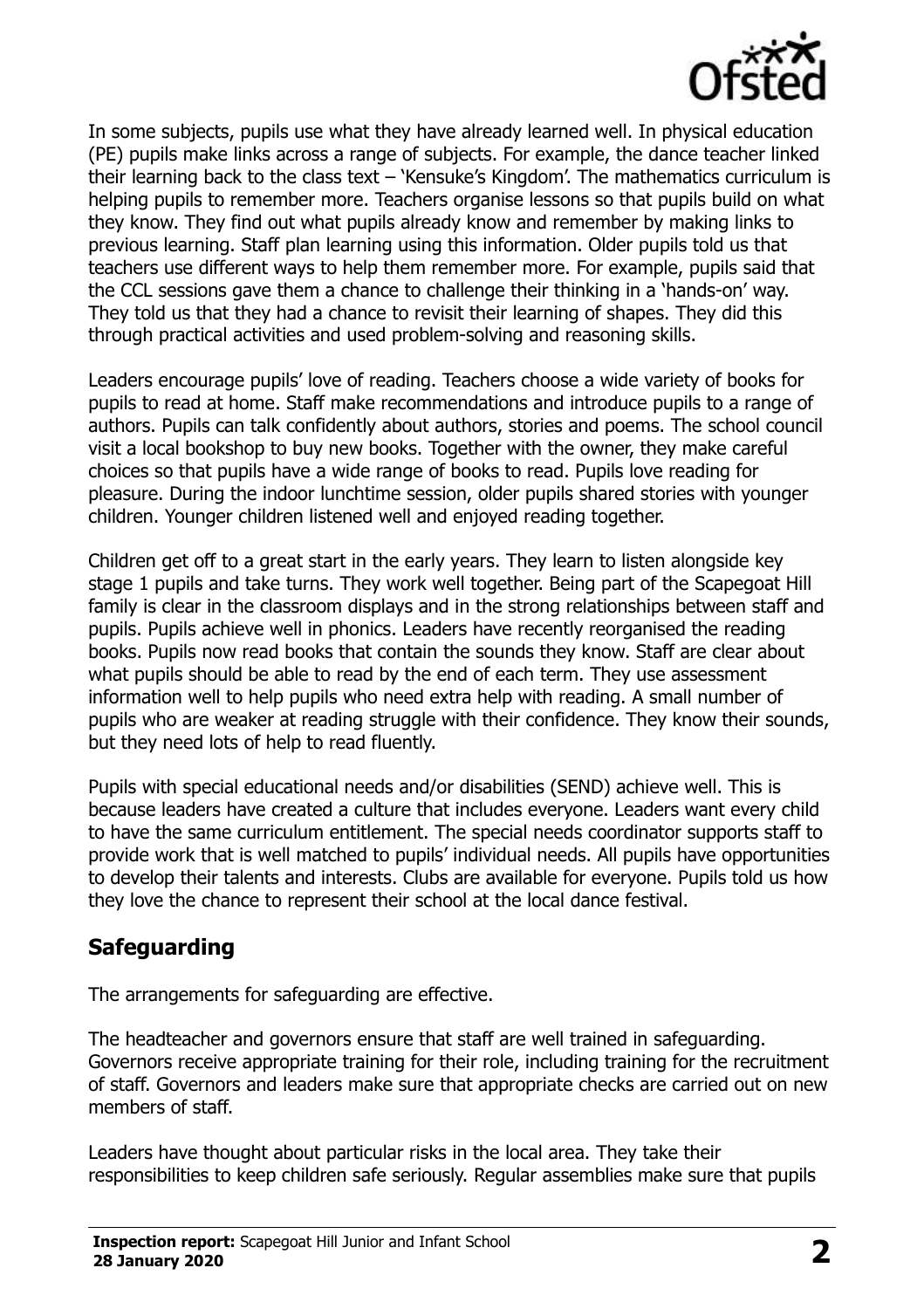

know about these risks. For example, pupils understand how to stay safe, both online and at home.

# **What does the school need to do to improve?**

# **(Information for the school and appropriate authority)**

- Leaders know that not all curriculum subjects are coherently planned and sequenced. However, it is clear from the actions that leaders have already taken that they are in the process of bringing this about. New curriculum leaders have not had the opportunity to check how well pupils are learning in their subjects. They must systematically monitor and evaluate the sequencing across the entire subject in all year groups and whether these changes are helping pupils to know and remember more. Leaders must ensure that curriculum plans are carefully considered and well sequenced. Leaders should check that the content of each subject builds upon what pupils have learned previously.
- $\blacksquare$  The books that pupils read match the sounds that pupils know. However, the weakest readers lack confidence, which means that they do not find it easy to become fluent readers. This means that they are not catching up quickly enough. Leaders need to make sure that pupils have enough practice to read and that the extra practice is effective in helping them to become fluent readers.

# **Background**

When we have judged a school to be good we will then normally go into the school about once every four years to confirm that the school remains good. This is called a section 8 inspection of a good school or non-exempt outstanding school. We do not give graded judgements on a section 8 inspection. However, if we find some evidence that the school could now be better than good or that standards may be declining, then the next inspection will be a section 5 inspection. Usually this is within one to two years of the date of the section 8 inspection. If we have serious concerns about safeguarding, behaviour or the quality of education, we will convert the section 8 inspection to a section 5 inspection immediately.

This is the first section 8 inspection since we judged Scapegoat Hill Junior and Infant School to be good on 26–27 April 2016.

#### **How can I feed back my views?**

You can use [Ofsted Parent View](https://parentview.ofsted.gov.uk/) to give Ofsted your opinion on your child's school, or to find out what other parents and carers think. We use Ofsted Parent View information when deciding which schools to inspect, when to inspect them and as part of their inspection.

The Department for Education has further quidance on how to complain about a school.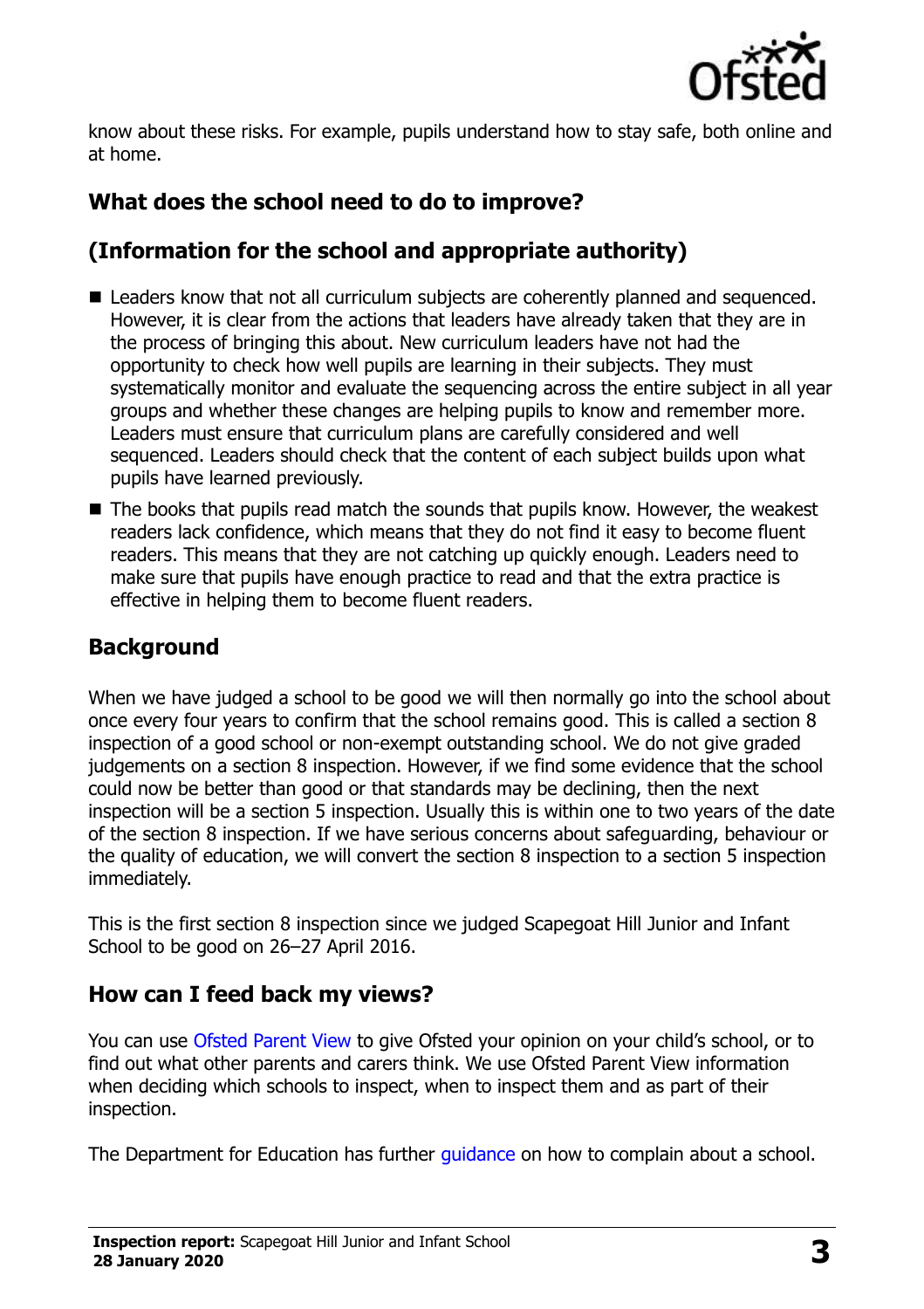

If you are the school and you are not happy with the inspection or the report, you can [complain to Ofsted.](https://www.gov.uk/complain-ofsted-report)

#### **Further information**

You can search for [published performance information](http://www.compare-school-performance.service.gov.uk/) about the school.

In the report, '[disadvantaged pupils](http://www.gov.uk/guidance/pupil-premium-information-for-schools-and-alternative-provision-settings)' refers to those pupils who attract government pupil premium funding: pupils claiming free school meals at any point in the last six years and pupils in care or who left care through adoption or another formal route.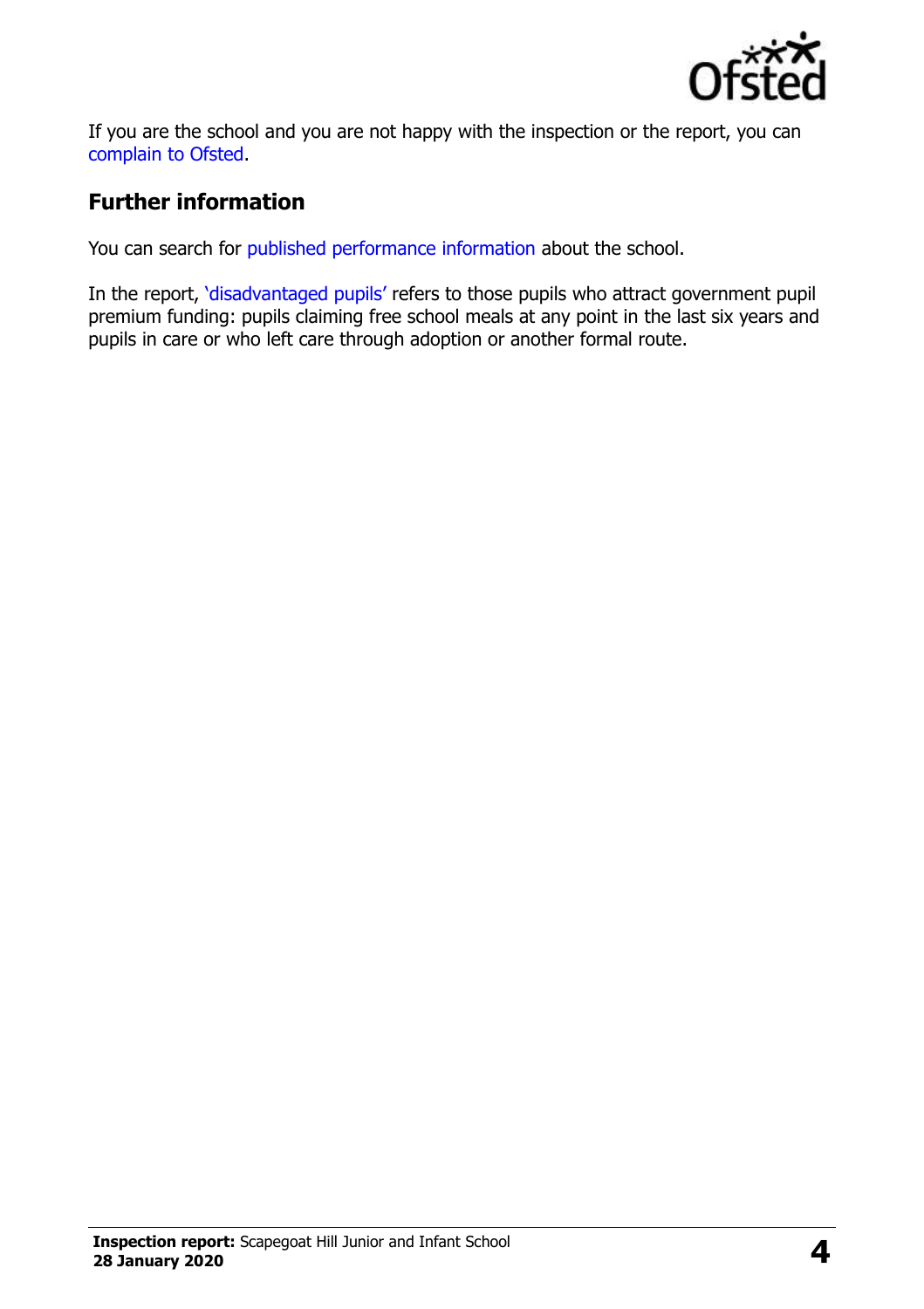

#### **School details**

| Unique reference number             | 107645                             |
|-------------------------------------|------------------------------------|
| <b>Local authority</b>              | <b>Kirklees</b>                    |
| <b>Inspection number</b>            | 10110833                           |
| <b>Type of school</b>               | Primary                            |
| <b>School category</b>              | Community                          |
| Age range of pupils                 | 4 to 11                            |
| <b>Gender of pupils</b>             | Mixed                              |
| Number of pupils on the school roll | 81                                 |
| <b>Appropriate authority</b>        | The governing body                 |
| <b>Chair</b>                        | Jane Sykes                         |
| <b>Headteacher</b>                  | Nikki Barker                       |
| <b>Website</b>                      | www.scapegoat-hill.kirklees.sch.uk |
| Date of previous inspection         | 26-27 April 2016                   |

# **Information about this school**

- Since the previous inspection, the school has introduced a new leadership structure, with the current headteacher taking up post in September 2019.
- The school is a smaller-than-average primary school.
- Pupils are taught in one of three mixed-age classes.
- The school is part of a federation with another school, Linthwaite Clough Junior, Infant and Early Years Unit. There is a single governing body that has oversight of both schools.

# **Information about this inspection**

- We met with the headteacher, senior leaders, subject leaders and other members of staff. We also met with a group of governors, including the chair of the governing body, and spoke with a representative from the local authority. We took account of the six responses to Ofsted's staff survey.
- We undertook deep dives into reading, mathematics and PE. This involved a meeting with subject leaders, visits to a sample of lessons in these subjects and listening to pupils read. The deep dives also included scrutiny of pupils' books and other kinds of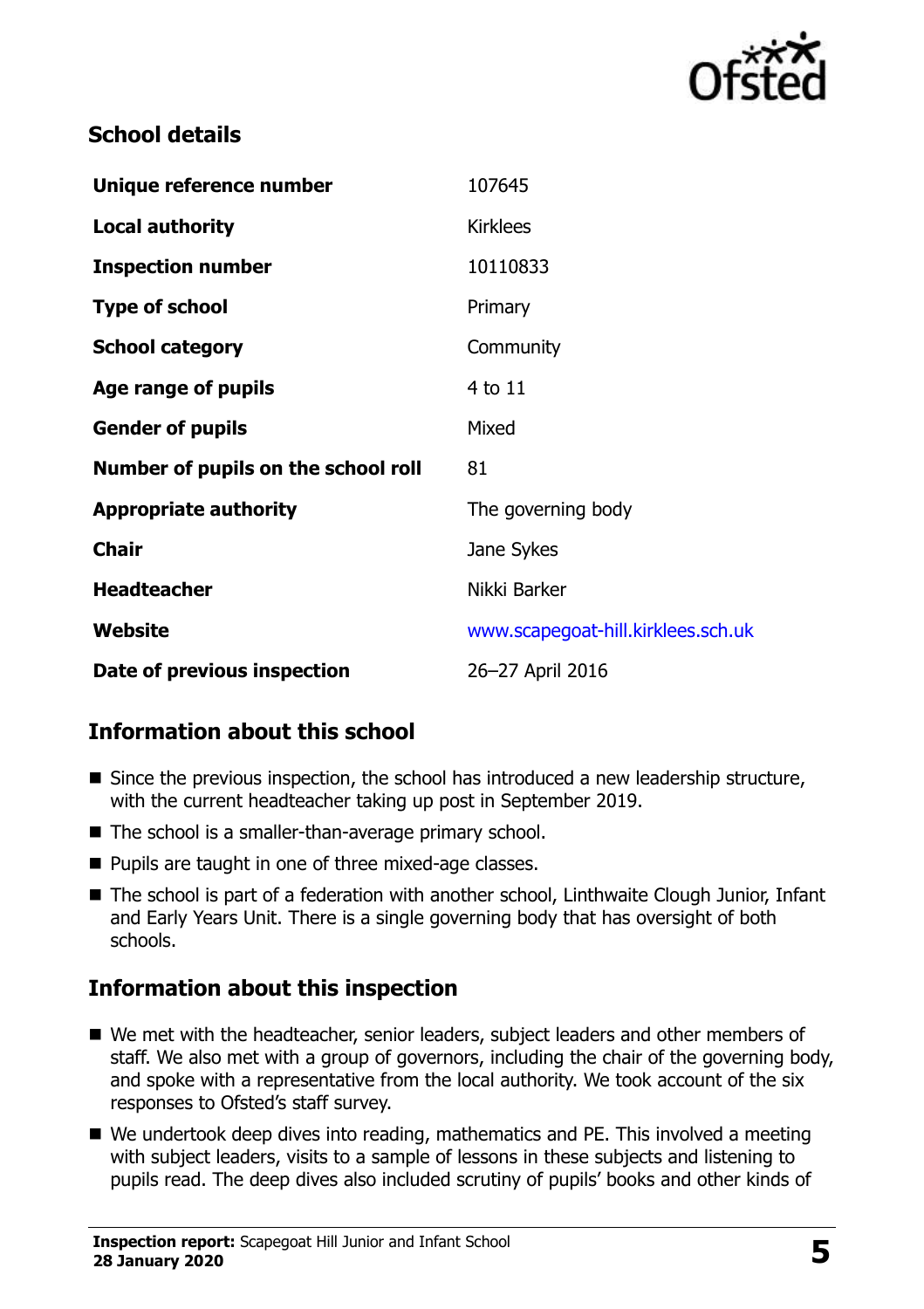

work produced by pupils who were part of the classes we visited. In addition, we had discussions with teachers and a group of pupils from the lessons observed.

- We observed pupils' behaviour in lessons and around the school, including at playtimes and lunchtimes. We gathered pupils' views about the school through formal and informal discussion. I also considered the 29 responses to Ofsted's pupil survey.
- We scrutinised a range of documentation, including the school's self-evaluation and improvement plans and curriculum information.
- We looked at the checks that the school makes on adults who work in the school. We talked to senior leaders responsible for safeguarding and looked at records of the actions they have taken to protect pupils at risk. We spoke to pupils to gauge how safe they felt and to what extent they know how to keep themselves safe. We also checked whether members of staff understand and abide by the school's safeguarding policy.
- We took account of the views of 19 parents who responded to Ofsted's online questionnaire, Parent View, and the 18 free-text responses.

#### **Inspection team**

Ian Clennan, lead inspector Ofsted Inspector

Pritiben Patel **Disk Contact Pritishers** Ofsted Inspector